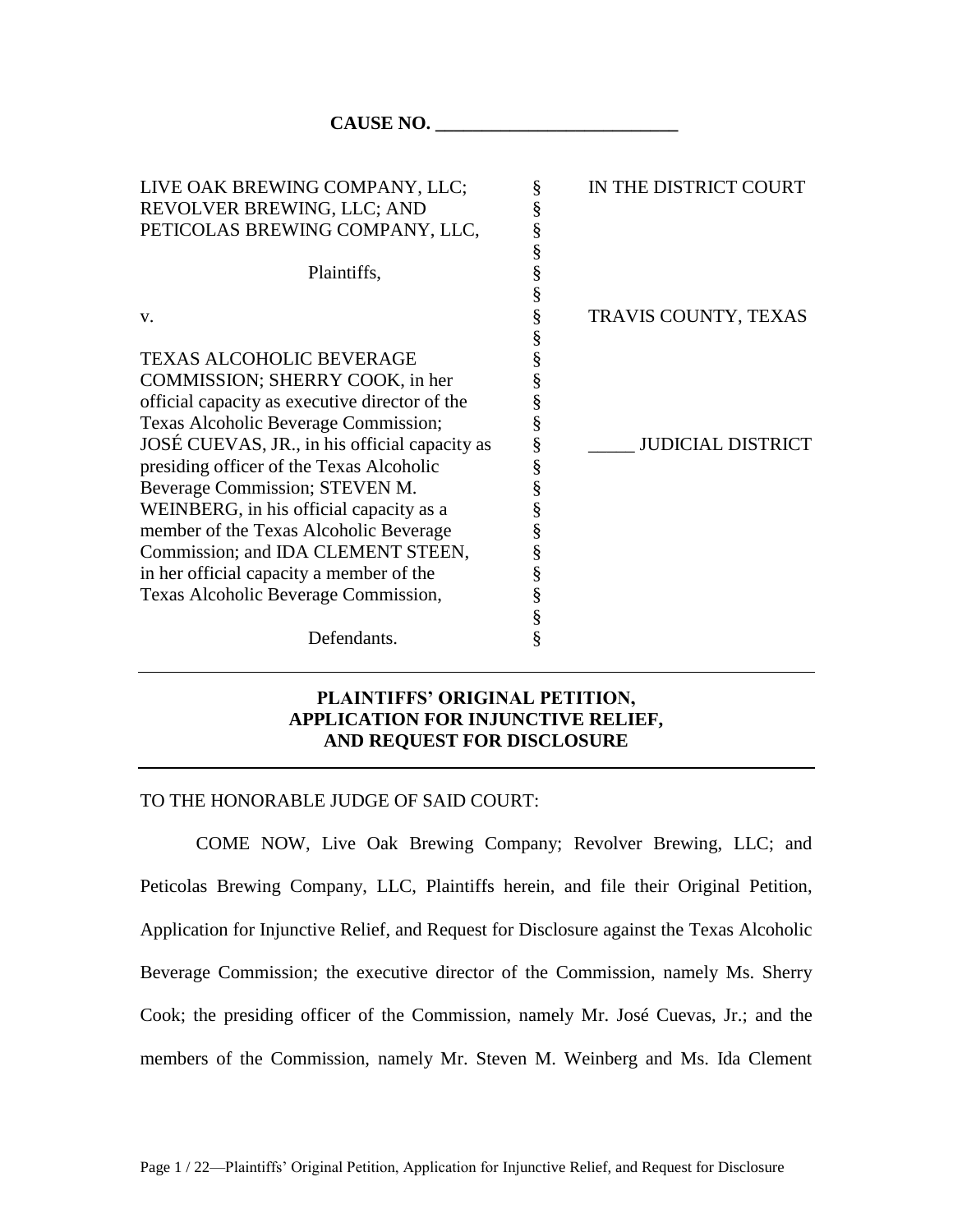Steen, Defendants herein (collectively ("the Commission"). In support of their Petition and Application for Injunctive Relief, Plaintiffs would show the Court the following:

## **I. INTRODUCTION**

- 1. This lawsuit seeks to vindicate Plaintiffs' property rights and economic liberty rights under the Texas Constitution.
- 2. Plaintiffs are Texas businesses engaged in the business of brewing beer and ale, which are alcoholic beverages.
- 3. Plaintiffs produce what is colloquially known as "craft beer," which can be loosely defined as full-flavored beer, brewed using simple ingredients without artificial additives, with direct involvement by the brewery's owners.
- 4. A growing number of consumers prefer craft beer to mass-market beer. The reasons for this vary, but include: craft beer is more flavorful and complex; craft beer is often brewed using traditional brewing methods and without artificial additives; craft beer is brewed with the involvement and oversight of the individuals who own the brewery, which ensures higher quality; and craft beer is available in a striking array of styles and flavors.
- 5. For these reasons, among others, craft beer has been growing in popularity across America and across Texas.
- 6. Like all beer producers in Texas, Plaintiffs must operate under what is known as the three-tier system. Those tiers are: producers (brewers), distributors, and retailers (bars, restaurants, liquor stores, etc.). By state law, these businesses must remain independent from one another.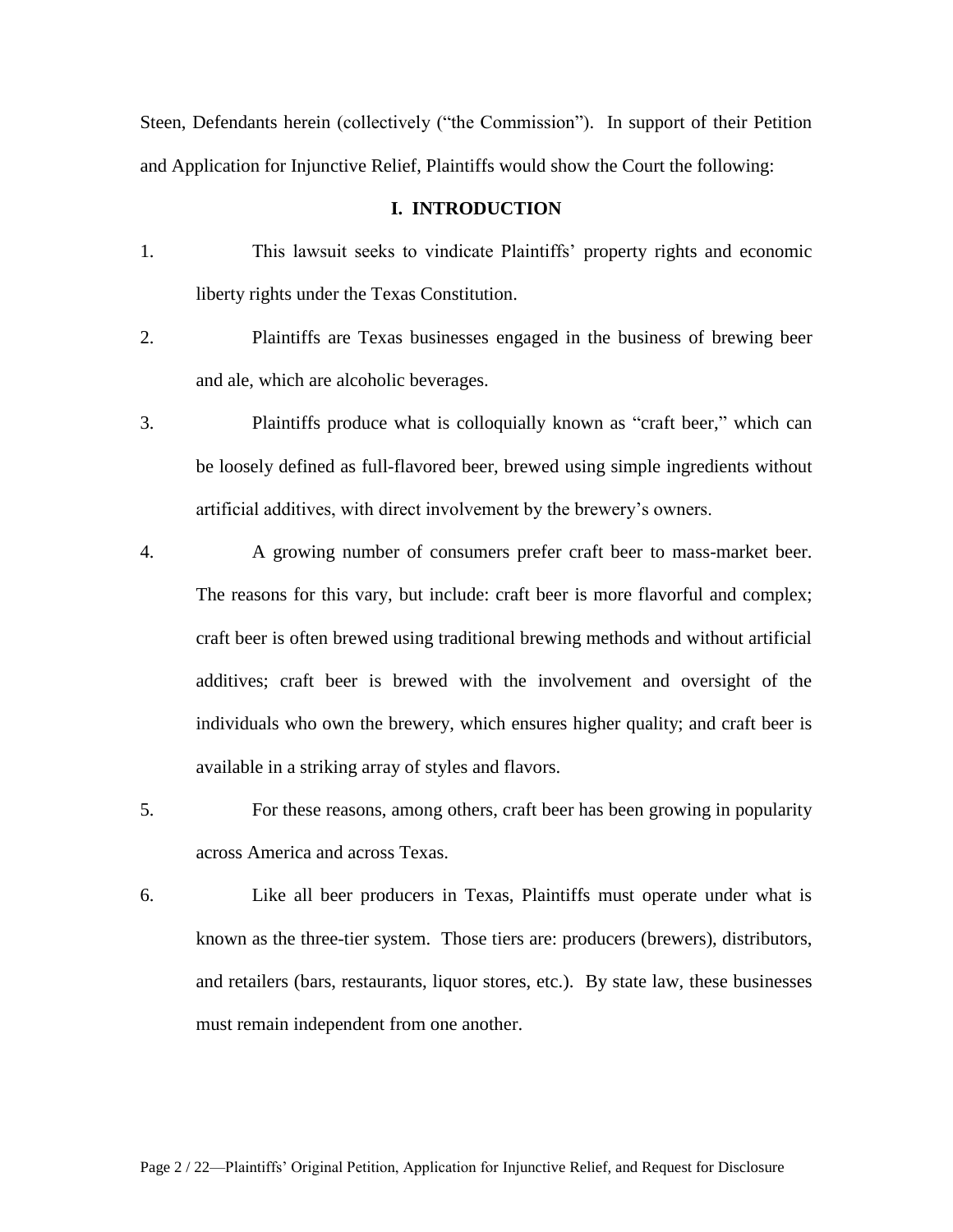- 7. The three-tier establishes distributors as the middle-men of the alcohol supply chain. Distributors typically pick up beer at the brewery, transport it, warehouse it, and ultimately deliver it to bars, restaurants, grocers, and liquor stores, who then sell it to the end consumer.
- 8. Brewers will typically work with multiple distributors around the state. But within each particular territory (like a city or county), brewers must choose a single distributor. That means one distributor has the exclusive right to distribute a particular beer in a particular territory. As such, these territorial rights have value.
- 9. Prior to 2013, brewers were able to negotiate on the open market for the value of their territorial rights and receive payment for these rights from distributors.
- 10. In 2013, during the 83rd Legislative Session, Texas passed a law (the "Sale Restriction") that prohibits brewers from selling their territorial rights to distributors. Instead, when a brewer enters into an agreement with a distributor who is acquiring the right to distribute beer in a given area, the brewer must give the distributor those rights for free.
- 11. Distributors, however, may still negotiate payment for the sale of territorial rights to another distributor. A distributor is thus able to receive territorial rights for free and re-sell them for a profit.
- 12. A brewer who desired to re-purchase its territorial rights from a distributor would have to pay the distributor for those rights.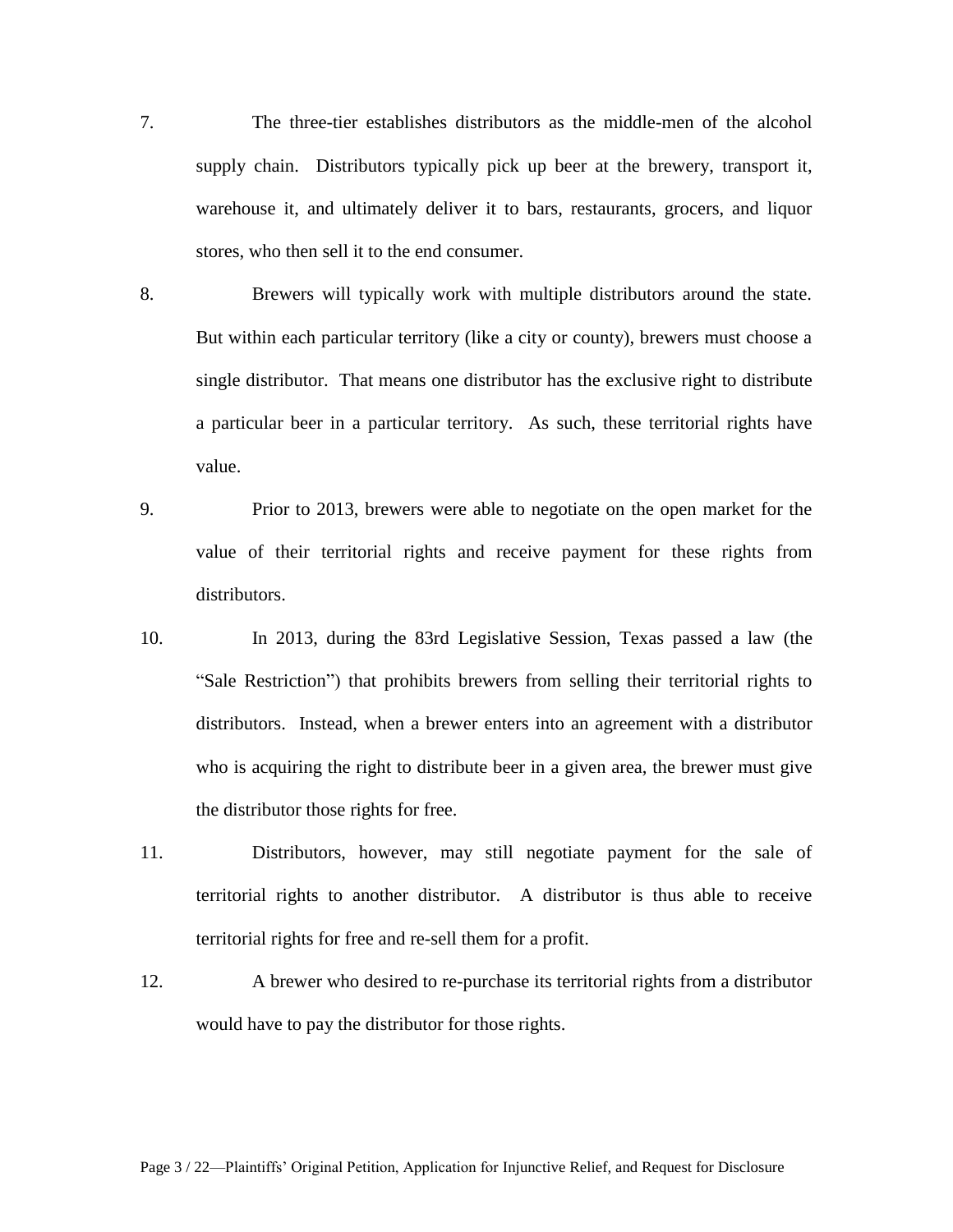- 13. Plaintiffs built their businesses by taking risks and working hard. The Sale Restriction unconstitutionally conditions their ability to maintain their licenses to produce beer on giving away their valuable territorial rights. The Sale Restriction has no essential nexus or proportionality to any public harm, and Defendants lack any substantial, legitimate, or rational reason for enforcing it.
- 14. Defendants' unreasonable interference with Plaintiffs' property rights and economic liberty violates the guarantees afforded them by the Texas Constitution and, accordingly, should be declared unconstitutional and permanently enjoined.

## **II. PARTIES AND SERVICE OF PROCESS**

#### **PLAINTIFFS**

- 15. Plaintiff Live Oak Brewing Company, LLC, ("Live Oak") is a Texas Limited Liability Corporation with its principal place of business located in Travis County, Texas. Live Oak is a licensed producer of beer and ale in the State of Texas.
- 16. Plaintiff Revolver Brewing, LLC, ("Revolver") is a Texas Limited Liability Corporation with its principal place of business located in Hood County, Texas. Revolver is a licensed producer of beer and ale in the State of Texas.
- 17. Plaintiff Peticolas Brewing Company, LLC, ("Peticolas") is a Texas Limited Liability Corporation with its principal place of business located in Dallas County, Texas. Peticolas is a licensed producer of beer and ale in the State of Texas.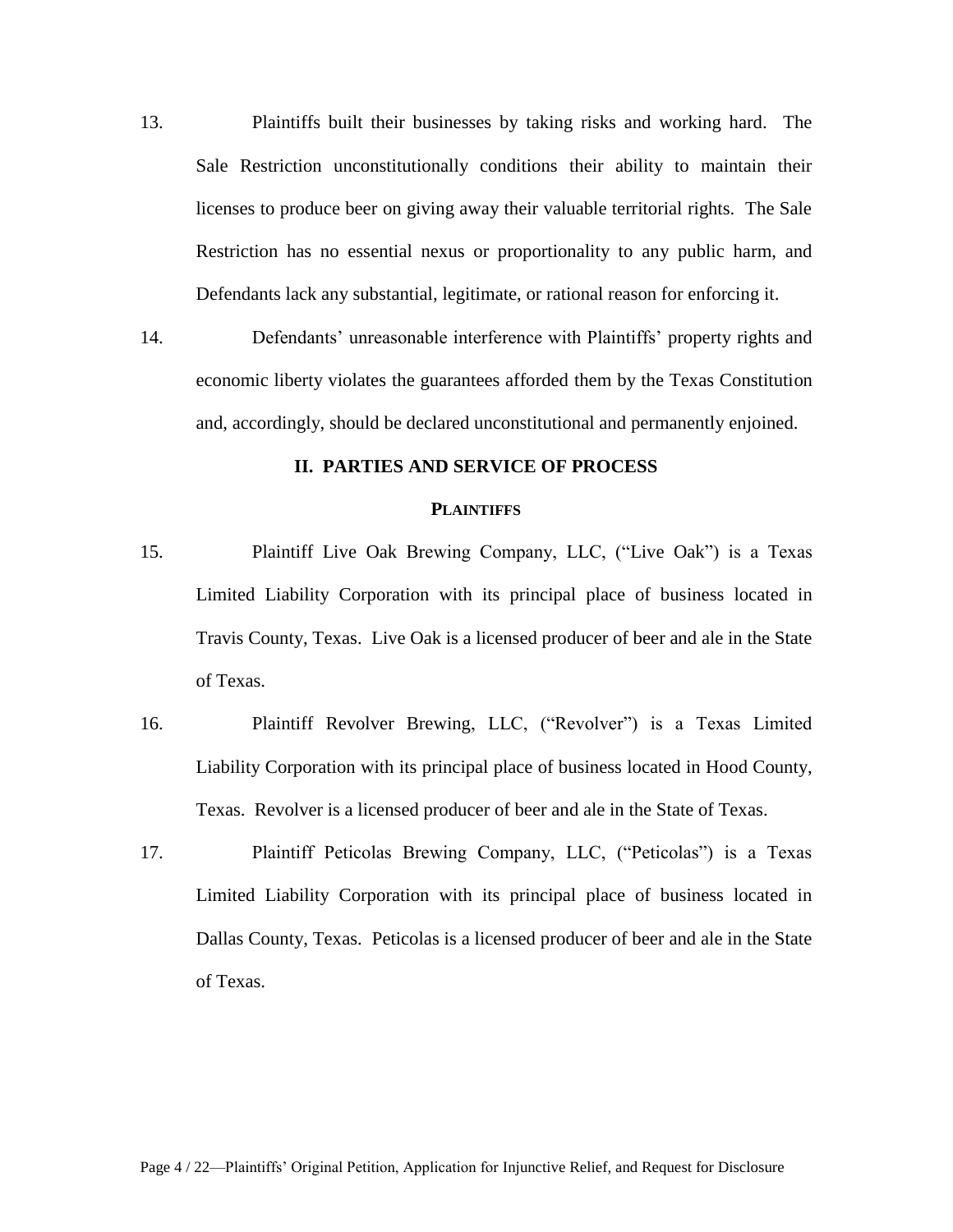### **DEFENDANTS**

- 18. Defendant Texas Alcoholic Beverage Commission is an agency of the State of Texas headquartered in Travis County. The Department may be served with process by serving it at its business address, located at 5806 Mesa Boulevard in Austin, Texas 78731.
- 19. Defendant Sherry Cook is sued in her official capacity as executive director of the Texas Alcoholic Beverage Commission. Ms. Cook may be served with process by serving her at the Commission's business address, located at 5806 Mesa Boulevard in Austin, Texas 78731.
- 20. Defendant José Cuevas, Jr. is sued in his official capacity as presiding officer of the Texas Alcoholic Beverage Commission. Mr. Cuevas may be served with process by serving him at the Commission's business address, located at 5806 Mesa Boulevard in Austin, Texas 78731.
- 21. Defendant Steven M. Weinberg. is sued in his official capacity as a member of the Texas Alcoholic Beverage Commission. Mr. Weinberg may be served with process by serving him at the Commission's business address, located at 5806 Mesa Boulevard in Austin, Texas 78731.
- 22. Defendant Ida Clement Steen is sued in her official capacity as a member of the Texas Alcoholic Beverage Commission. Ms. Steen may be served with process by serving her at the Commission's business address, located at 5806 Mesa Boulevard in Austin, Texas 78731.
- 23. The state Attorney General is notified of this proceeding pursuant to Section 30.004(b) of the Texas Civil Practices and Remedies Code. The state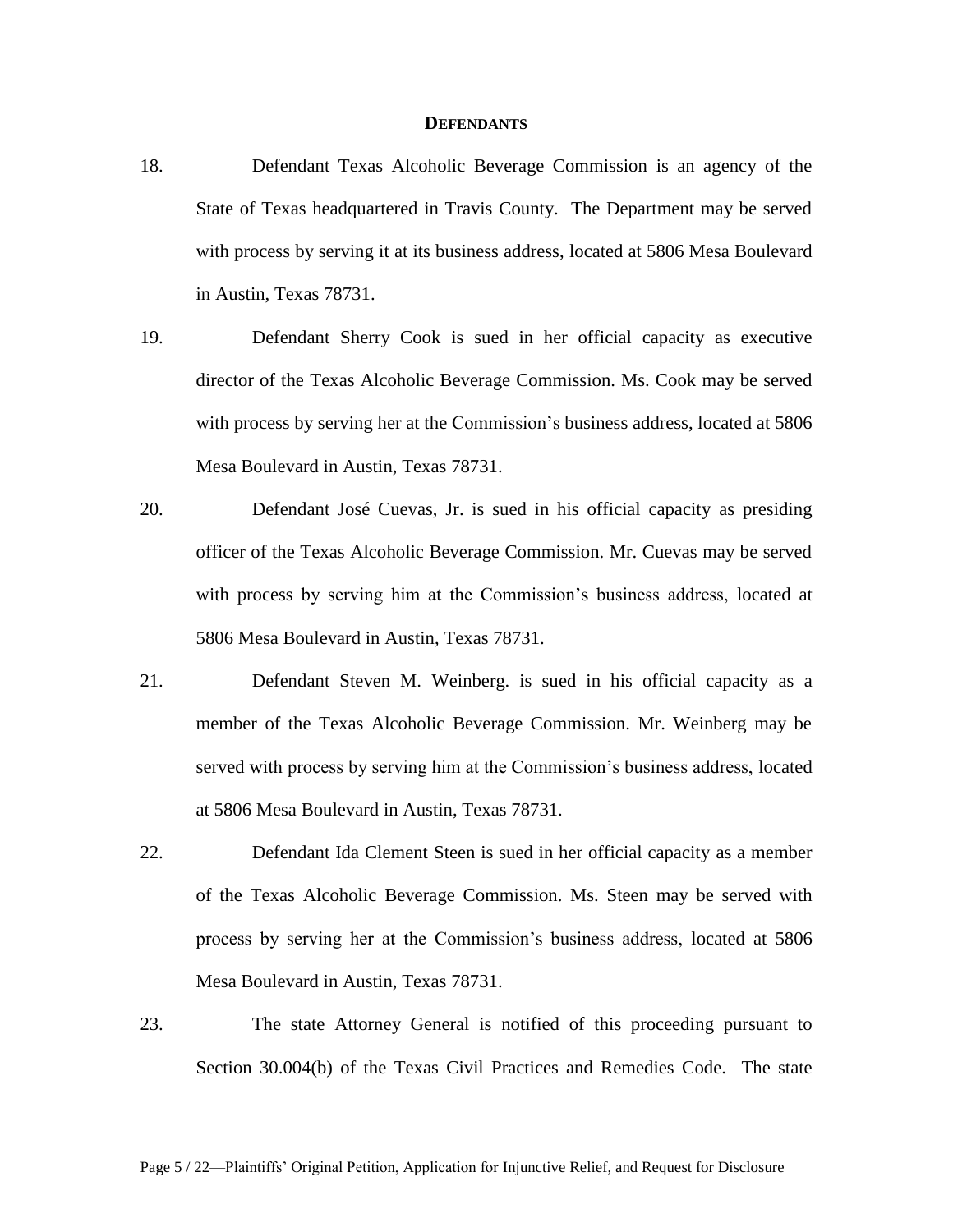Attorney General may be served with process by serving the Honorable Greg Abbott at his business address, located at 300 West 15th Street in Austin, Texas 78701.

## **III. DISCOVERY CONTROL PLAN**

24. Plaintiffs intend to conduct Level 2 discovery under Rule 190.3 of the Texas Rules of Civil Procedure.

## **IV. JURISDICTION AND VENUE**

- 25. The Court has subject matter jurisdiction because Plaintiffs seek to vindicate their rights under the Texas Constitution, because Plaintiffs seek a declaratory judgment pursuant to the Uniform Declaratory Judgments Act, *see*  Tex. Civ. Prac. & Rem. Code § 37.003, and because Plaintiffs seek injunctive relief against state agencies and officers. *See* Tex. Civ. Prac. & Rem. Code § 65.021.
- 26. Venue is proper in Travis County pursuant to Sections 15.002(a)(3), 15.005, and 65.023 of the Texas Civil Practices and Remedies Code and Section 2001.038(b) of the Texas Government Code.

#### **V. FACTS**

### **THE RISE OF TEXAS CRAFT BREWING**

- 27. Plaintiffs hereby incorporate the allegations set forth above, all of which are fully re-alleged here.
- 28. Craft beer has been popular in other parts of the country for decades, but has caught on in Texas only fairly recently. Nevertheless, it has quickly risen in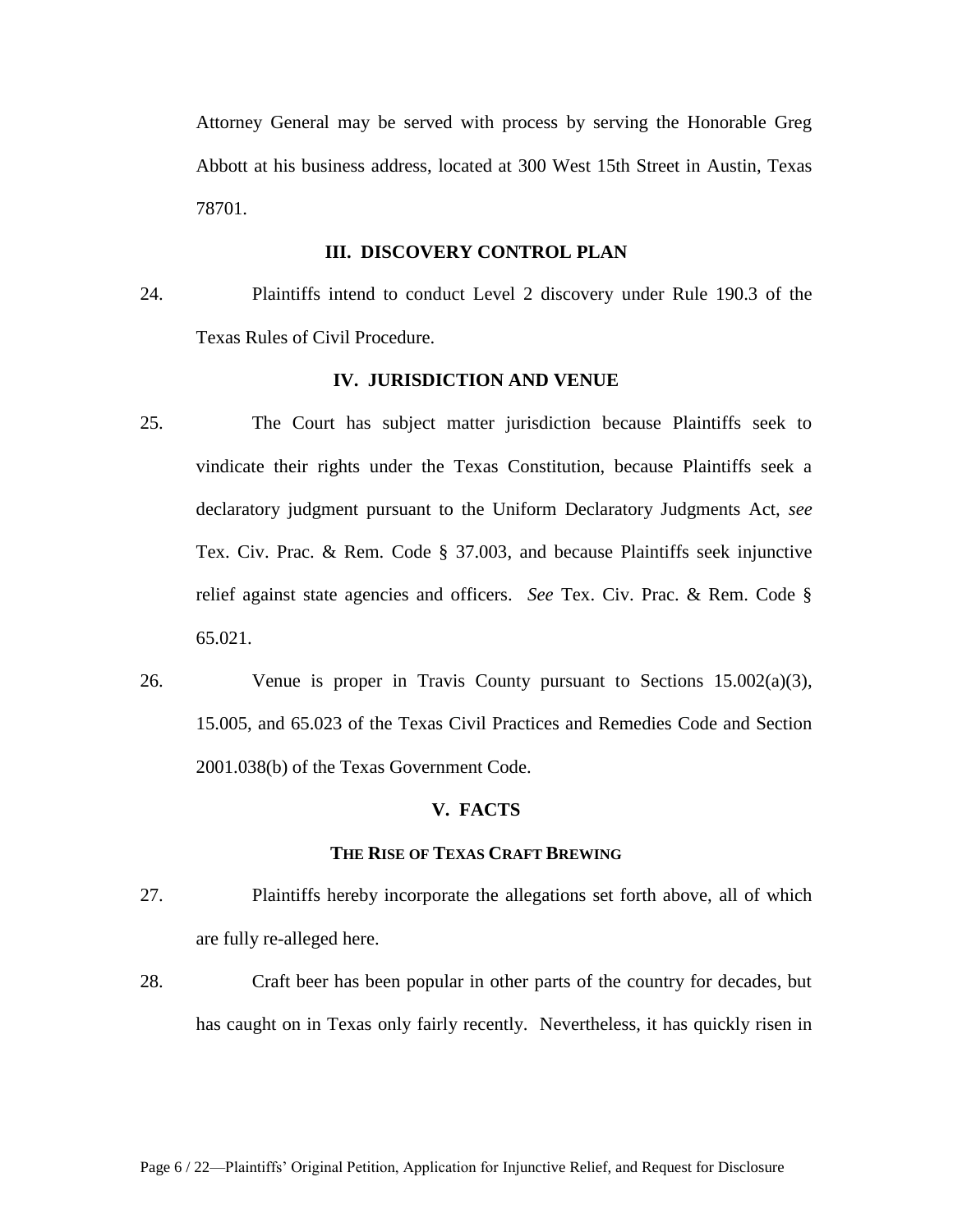popularity. Plaintiffs estimate that there are more than 20 full-time craft breweries in the state, and dozens more brewpubs and part-time operations.

- 29. Like many new businesses, craft breweries start small, and that size is, initially, part of their appeal. Plaintiffs, like most craft breweries, hold brewery tours on a weekly or bi-weekly basis. These tours allow craft beer enthusiasts to learn about the process of making beer, sample the brewers' different beers, and get to know the individuals who make their beer. This personal connection between craft brewers and their customers has been integral to the rise in craft beer's popularity in Texas.
- 30. Nevertheless, most craft breweries do not want to remain purely local. They would like to have their beer available in other parts of Texas and, in most cases, the United States. Brewers, including Plaintiffs, plan for expansion. As explained below, that eventually means doing business with beer distributors.
- 31. One technical note: Texas Alcoholic Beverage Code § 1.04 differentiates between beer and ale as follows: "Beer" is a malt beverage that contains not more than 4% alcohol by weight; "ale" is an ale or lager that contains more than 4% alcohol by weight. This legal distinction does not reflect common usage of these terms. Plaintiffs produce both "beer" and "ale" as defined by the Alcoholic Beverage Code. Because the distinction is immaterial to this complaint, the complaint uses the term "beer" to refer to ales, lagers, and other alcoholic beverages commonly known as "beer."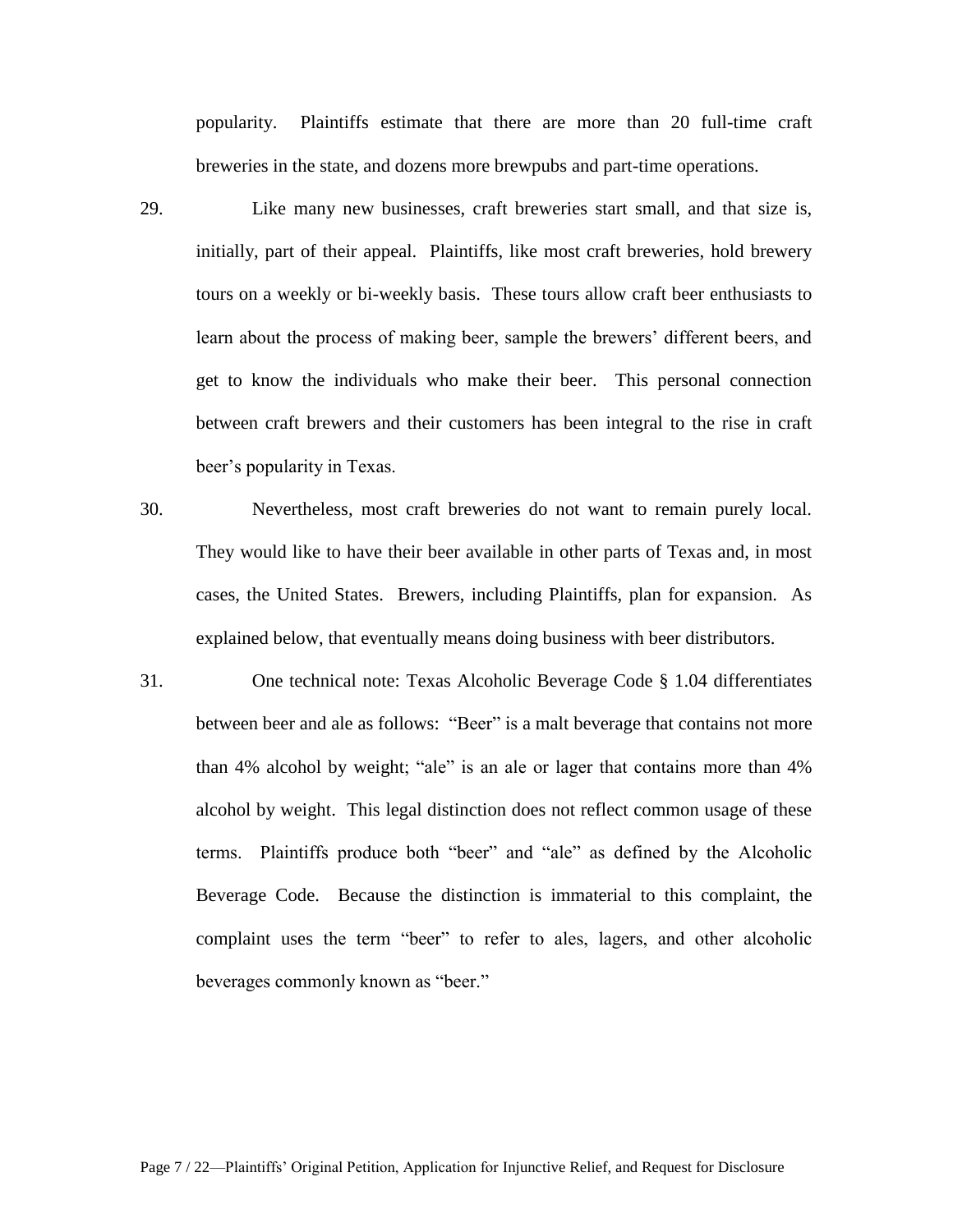#### **TERRITORIAL EXCLUSIVITY AND THE THREE-TIER SYSTEM**

- 32. Since the end of Prohibition, Texas has required businesses engaged in the production, distribution, and sale of alcohol to operate under what is commonly known as the three-tier system. The three-tier system requires alcohol producers, distributors, and retailers to remain independent from one another, and prohibits so-called "tied houses" wherein members of two different tiers share ownership or control.
- 33. Once a brewery produces more than 125,000 barrels of beer per year, they must use distributors to deliver their beer. Texas Alcoholic Beverage Code § 12A.02(a).
- 34. One barrel contains 31 gallons of beer.
- 35. Producers who produce fewer than 125,000 barrels of beer per year may either self-distribute or use a distributor. A brewer may not self-distribute more than 40,000 barrels per year. Texas Alcoholic Beverage Code § 12A.02(b).
- 36. Due to the challenging logistics involved with remote distribution, a small producer will typically self-distribute locally and use distributors to expand into other parts of Texas.
- 37. If a producer uses a distributor in a given territory, that distributor must be given exclusive rights to that territory. For instance, if Plaintiff Peticolas Brewing signed an agreement to have its beer distributed in Austin, its chosen distributor would be the only company that could distribute Peticolas beer in Austin. This exclusivity is required by statute. Texas Alcoholic Beverage Code § 102.51(b).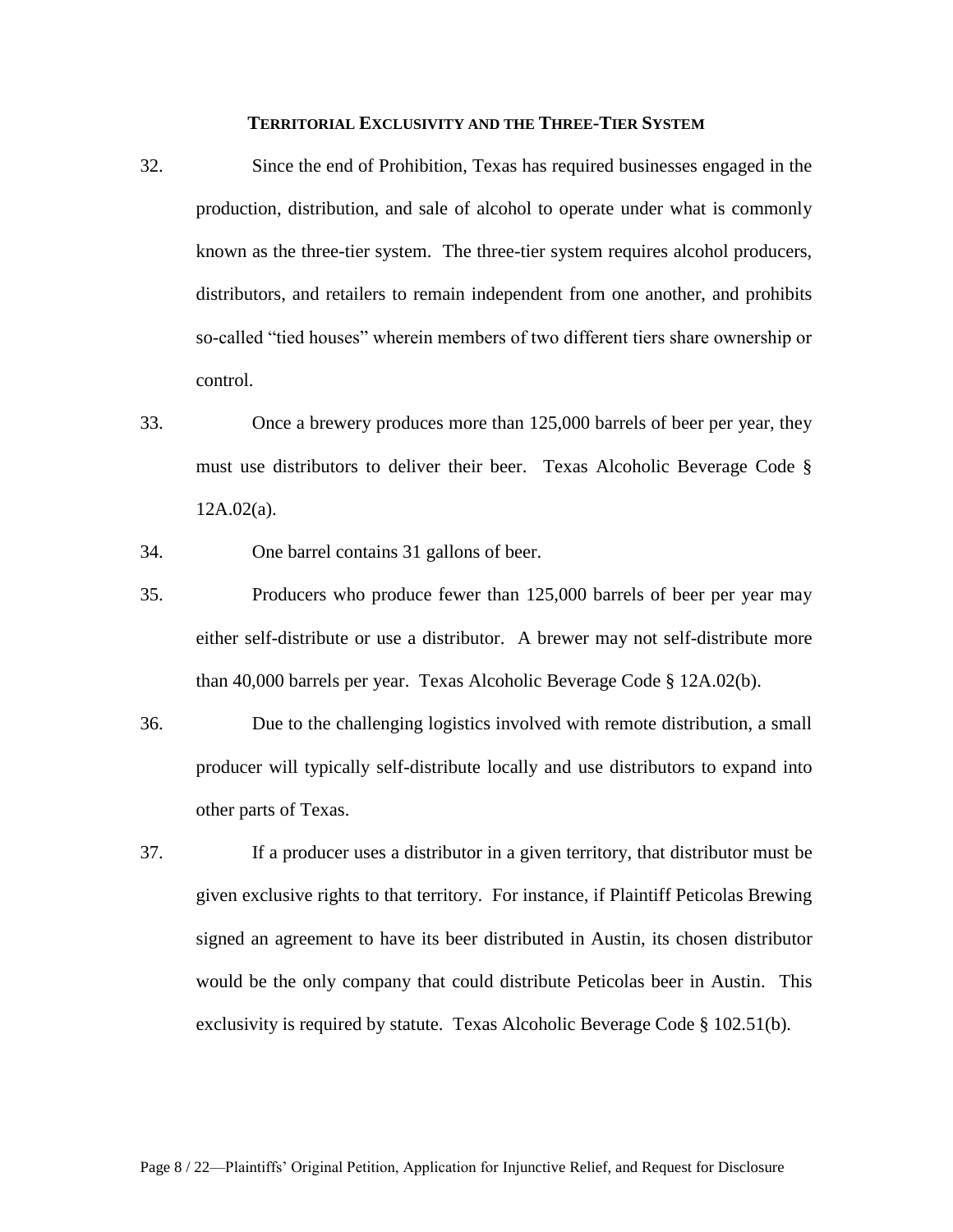- 38. Territorial rights are not merely exclusive. They are also perpetual, meaning that a distributor who acquires territorial rights may keep them in perpetuity (except in certain limited cases). Texas Alcoholic Beverage Code § 102.74.
- 39. A distributor may sell territorial rights and divest them to another distributor. Producers may object to such a sale only on limited grounds. Texas Alcoholic Beverage Code § 102.76. Producers may purchase their territorial rights back from distributors if the distributor agrees to allow such re-purchase.

### **THE 2013 LEGISLATION PROHIBITS PAYMENT FOR TERRITORIAL RIGHTS**

- 40. Prior to 2013, brewers could, and did, negotiate on the open market with distributors for payment for their territorial rights.
- 41. This practice came to an abrupt end upon the passage of Senate Bill 639 during the 83rd Texas Legislative Session in 2013.
- 42. The Sale Restriction is set forth in Senate Bill 639, now codified at Texas Alcoholic Beverage Code  $\S 102.75(a)(7)$ , which specifically provides that "no manufacturer shall … accept payment in exchange for an agreement setting forth territorial rights."
- 43. Defendants are responsible for enforcing the Sale Restriction.
- 44. Tellingly, the Sale Restriction does not prohibit distributors from accepting payment when they re-sell the territorial rights to a beer in their portfolio to another distributor. Only brewers are prohibited from accepting payment.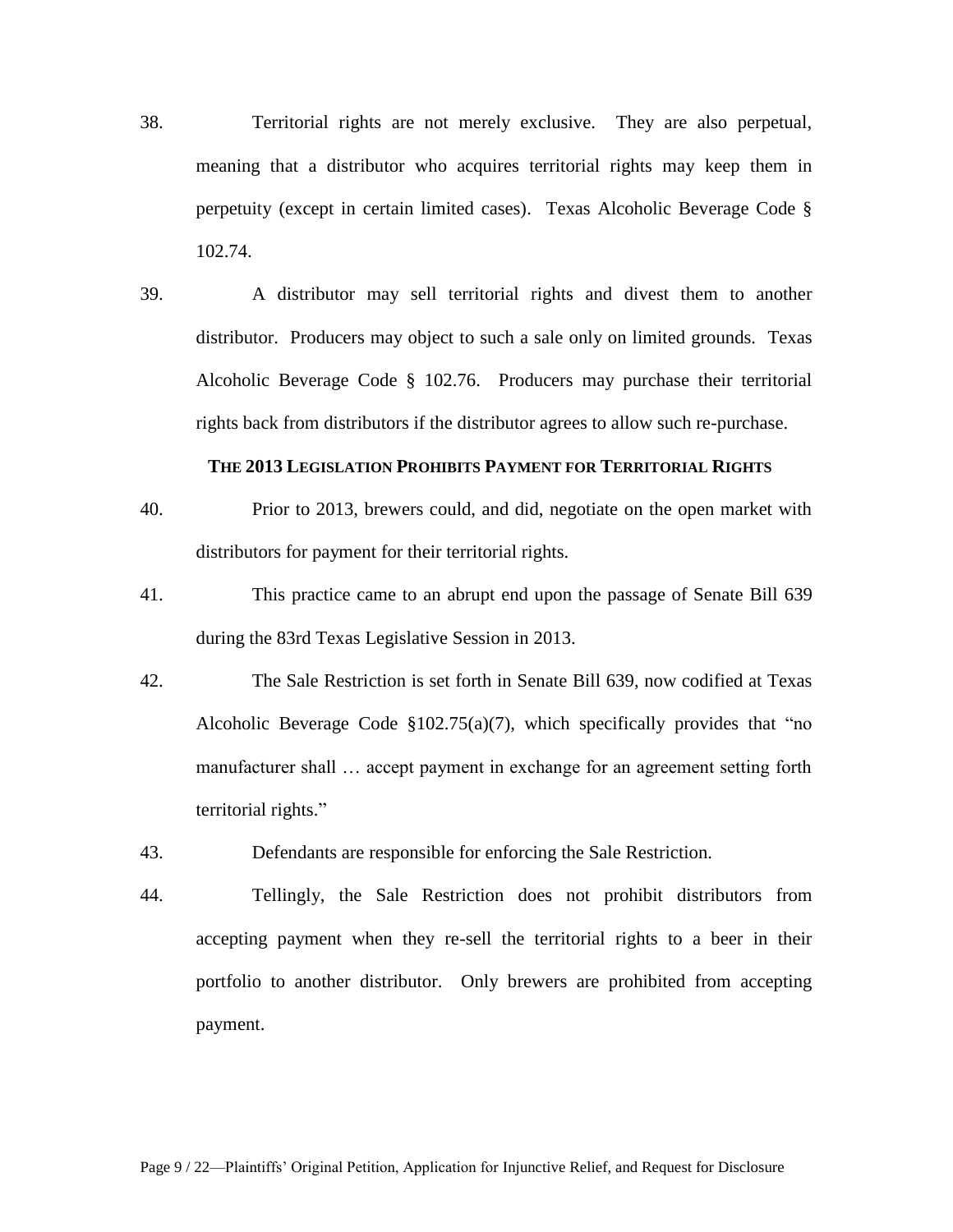45. If a brewer wishes to re-acquire its territorial rights from a distributor, that brewer will have to pay the distributor for those rights, even though the distributor initially received them for free from the brewer. The Sale Restriction does not prohibit distributors from charging producers for the re-purchase of territorial rights.

## **STIFLING THE TEXAS CRAFT BEER RENAISSANCE**

- 46. The burden of the Sale Restriction falls squarely on craft brewers, the benefit squarely with distributors. What brewers previously sold for compensation, they are now required to give away. What distributors previously had to negotiate for on the open market, they now receive for free. And distributors are even allowed to take those territorial rights and re-sell them for compensation.
- 47. The effect of this law is not only to deny craft brewers an important property right in part of their business, but also to make it more difficult and more expensive for craft brewers to expand their businesses.
- 48. Previously, brewers who negotiated for the sale of their territorial rights could take that money and reinvest it in additional staff and equipment, thus growing their breweries and allowing them to provide beer to other parts of the state.

## **VI. INJURY TO PLAINTIFFS**

49. Plaintiffs hereby incorporate the allegations set forth above, all of which are fully re-alleged here.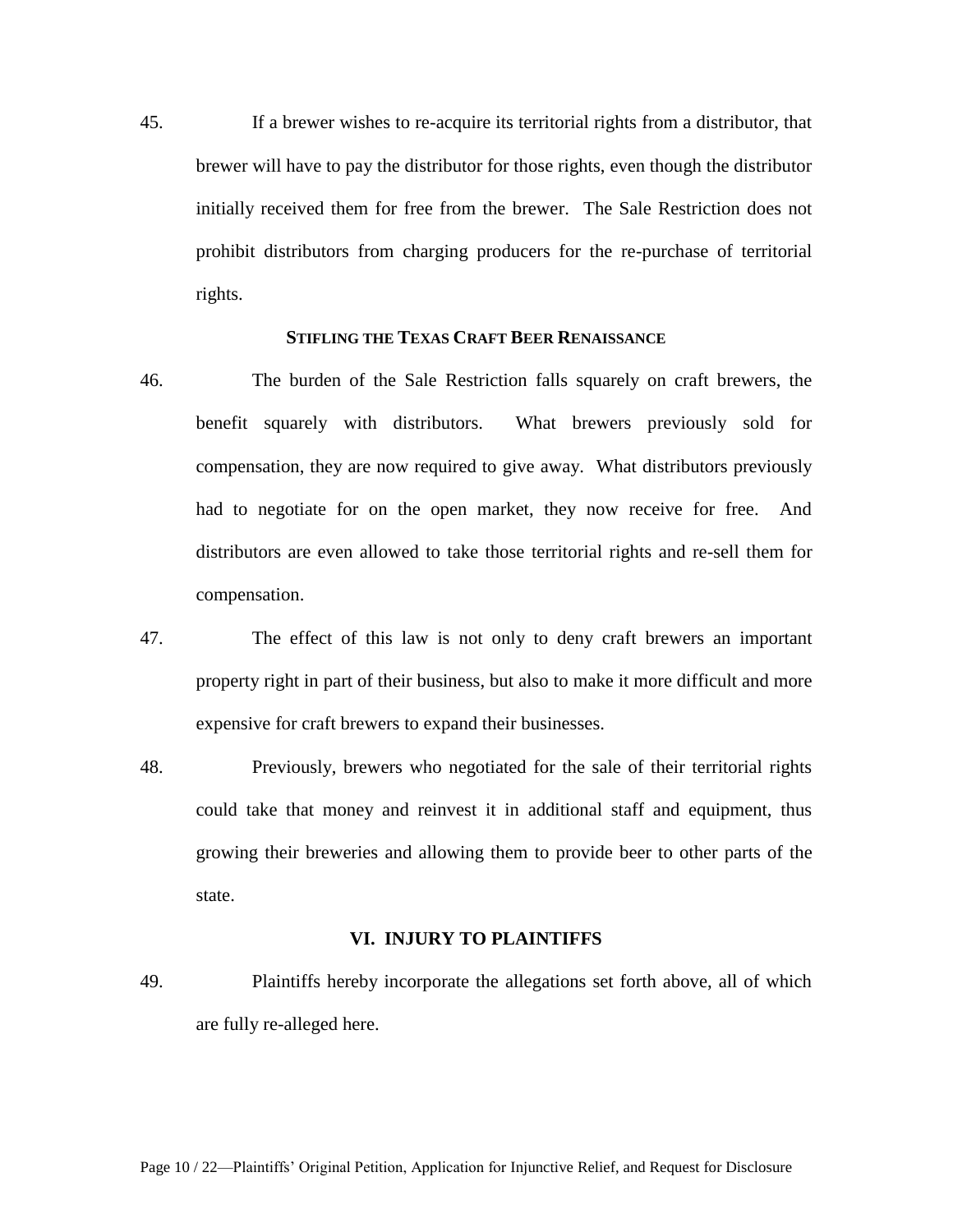50. Defendants' actions deny Plaintiffs their property rights and restricts Plaintiffs' economic liberty—their ability to earn an honest living free from unreasonable governmental interference.

## **LIVE OAK BREWING COMPANY**

- 51. Plaintiff Live Oak Brewing Company, LLC, is a Texas limited liability company and alcohol producer licensed by both the State of Texas and the federal government.
- 52. Live Oak Brewing is currently engaged in the business of brewing craft beer.
- 53. Live Oak Brewing was founded in 1994 and brewed its first beer in 1997. It employs Chip McElroy, its president and founder, and 20 other employees.
- 54. Live Oak Brewing is located in east Austin, Texas. It operates in a building approximately 8,000 square feet in size. It is equipped with 10 fermenters, 3 brite tanks, hot and cold liquor tanks, a two-vessel brewhouse, a mash/lauter tun, a boil kettle, and a grist case.
- 55. Live Oak Brewing regularly sells four beers: Pilz, Big Bark, HefeWeizen, and Liberation Ale, plus seasonal and special releases. Some are ales and some are lagers. All of the beer that Live Oak Brewing currently sells is sold in kegs. Its beer is not sold in cans or bottles.
- 56. Because Live Oak Brewing currently produces fewer than 125,000 barrels per year, it possesses a self-distribution license and self-distribution permit, which it uses to supply beer to restaurants and bars in the Austin, Dallas-Fort Worth, San Antonio, and Houston areas.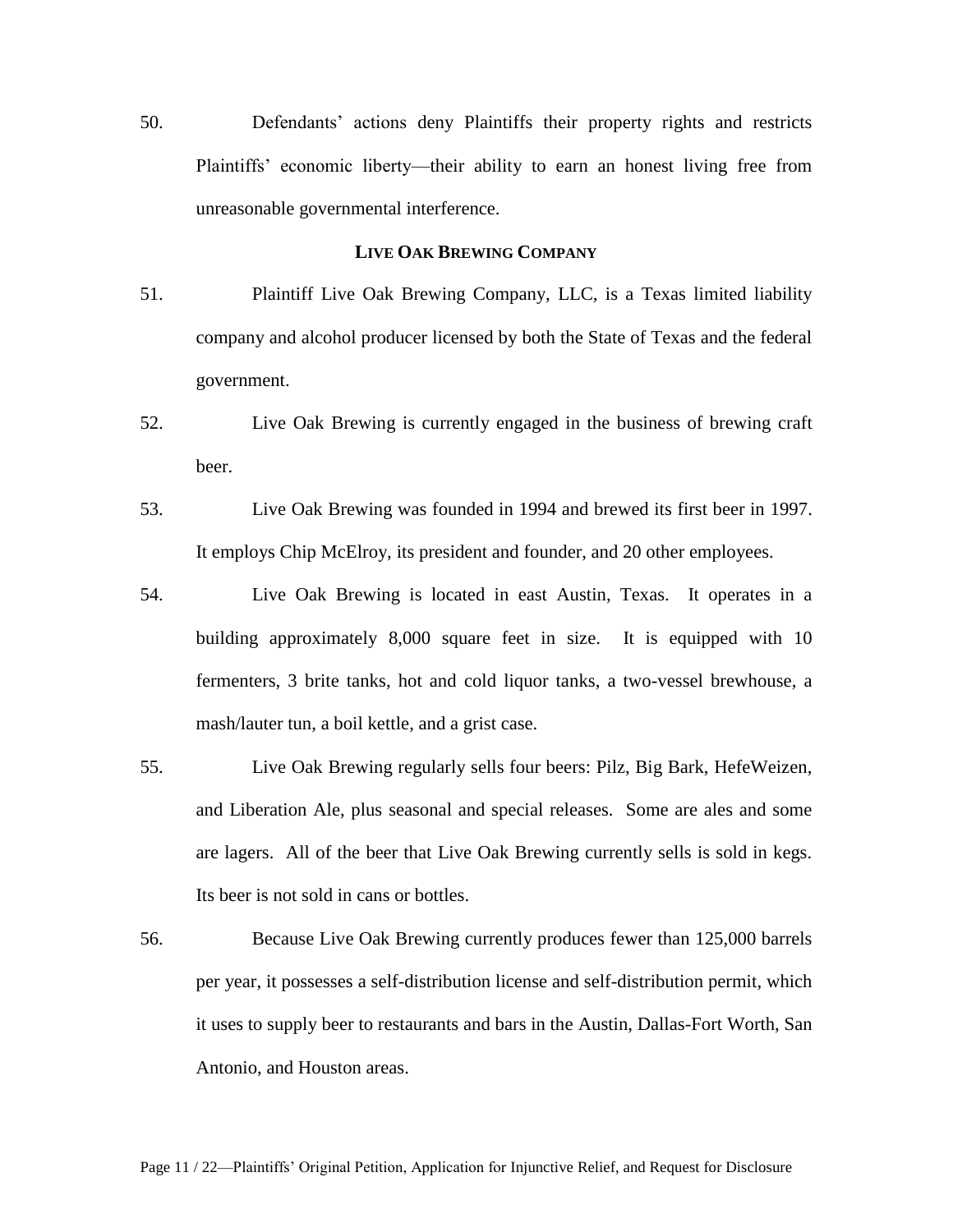- 57. Live Oak has self-distributed their beers from the beginning and continues to do so everywhere except for the Houston area. It has grown from a distribution fleet of a single one-ton van (converted from an ambulance) to four 16 ft. box trucks and two vans. Live Oak's Houston distribution is handled by two Houston beer distributors.
- 58. Chip McElroy is unwilling to give away his territorial rights to distributors for free, as required under the Sale Restriction. As a result, he has not entered into any contracts with distributors since the law was passed and will generally continue to self-distribute until his brewery reaches sufficient size that selfdistribution is no longer legally possible.
- 59. The Sale Restriction requires Live Oak to give away its territorial rights to distributors, for free, as a condition of maintaining its alcohol manufacturer's license, self-distribution license, brewer's permit, private carrier's permit, and self-distribution permit. If Live Oak accepts compensation for the sale of its territorial rights to distribute beer in other parts of Texas, Defendants will revoke or not renew the above-listed licenses and permits.
- 60. But for the Sale Restriction, Live Oak would immediately undertake efforts to have its beer distributed in College Station, Corpus Christi, the Dallas-Fort Worth area, Lubbock, San Antonio, and West Texas.
- 61. The Sale Restriction deprives Live Oak Brewing of its right to negotiate for the sale of its territorial rights, and frustrates its efforts to expand into other parts of Texas by denying it potential revenue to hire more staff and buy more equipment to increase its brewing capacity.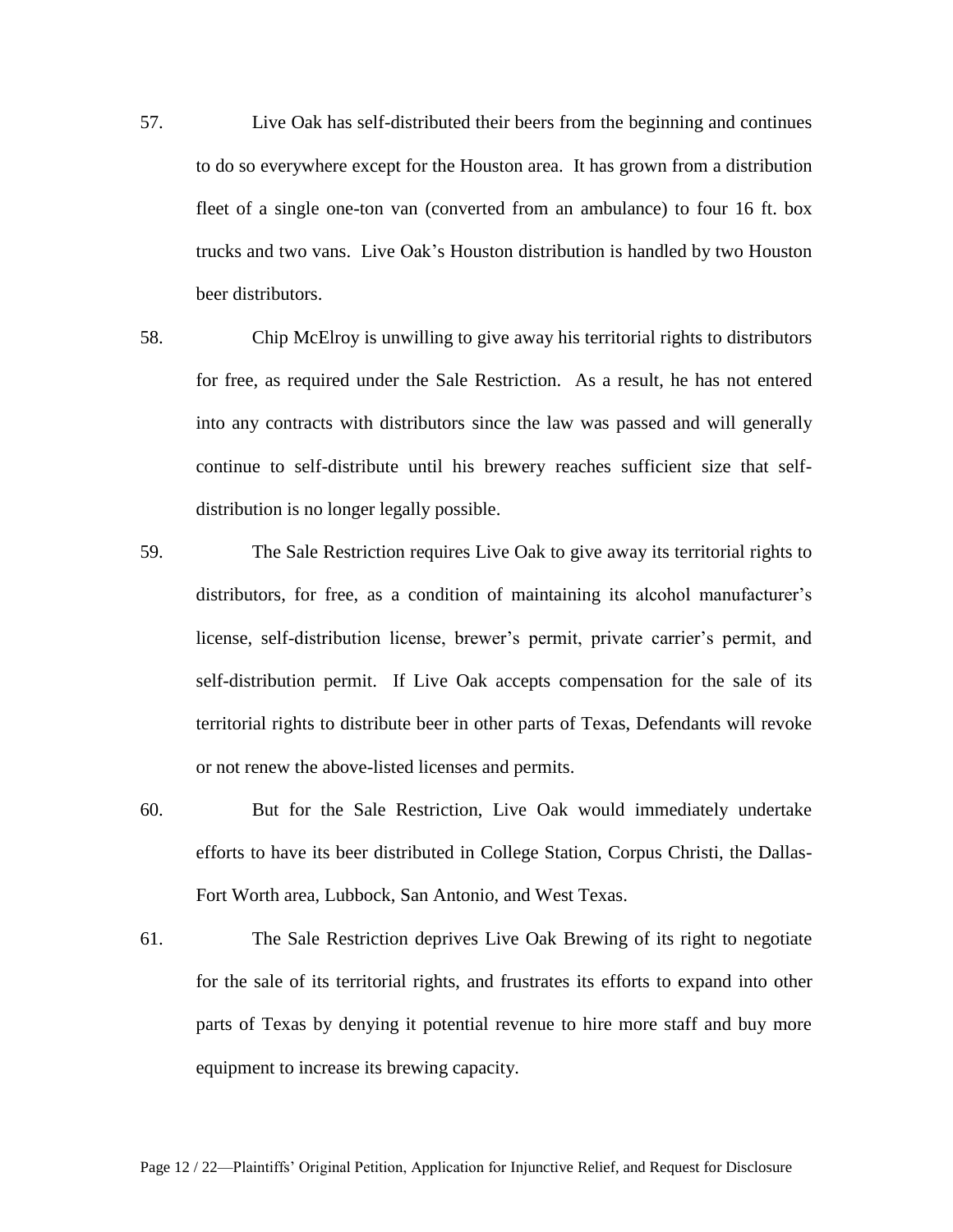- 62. The Sale Restriction limits the ability of Live Oak Brewing to expand and has slowed Live Oak Brewing's plans for growth into other parts of Texas.
- 63. The Sale Restriction threatens Live Oak Brewing with revocation of its alcohol manufacturer's license, self-distribution license, brewer's permit, private carrier's permit, and self-distribution permit unless the brewery agrees to give its valuable territorial rights away to distributors for free.
- 64. The Sale Restriction has caused Live Oak Brewing to hire fewer employees and invest in less equipment than it would have otherwise done.
- 65. But for the Sale Restriction, Live Oak Brewing would brew more beer, enter new markets, enter into agreements with distributors for territorial rights, hire more employees, and buy more equipment.

#### **REVOLVER BREWING**

- 66. Plaintiff Revolver Brewing, LLC, is a Texas limited liability company and alcohol producer licensed by both the State of Texas and the federal government.
- 67. Revolver Brewing is currently engaged in the business of brewing craft beer.
- 68. Revolver Brewing was founded in 2011 and brewed its first beer in 2012. It employs Rhett Keisler, its president, and 42 other full-time employees.
- 69. Revolver Brewing sits in the Texas countryside near Granbury, Texas. It operates on approximately six acres of land. It is equipped with fourteen fermenters, two brite tanks, hot and cold liquor tanks, a brew kettle, a mash tun, and a grist case.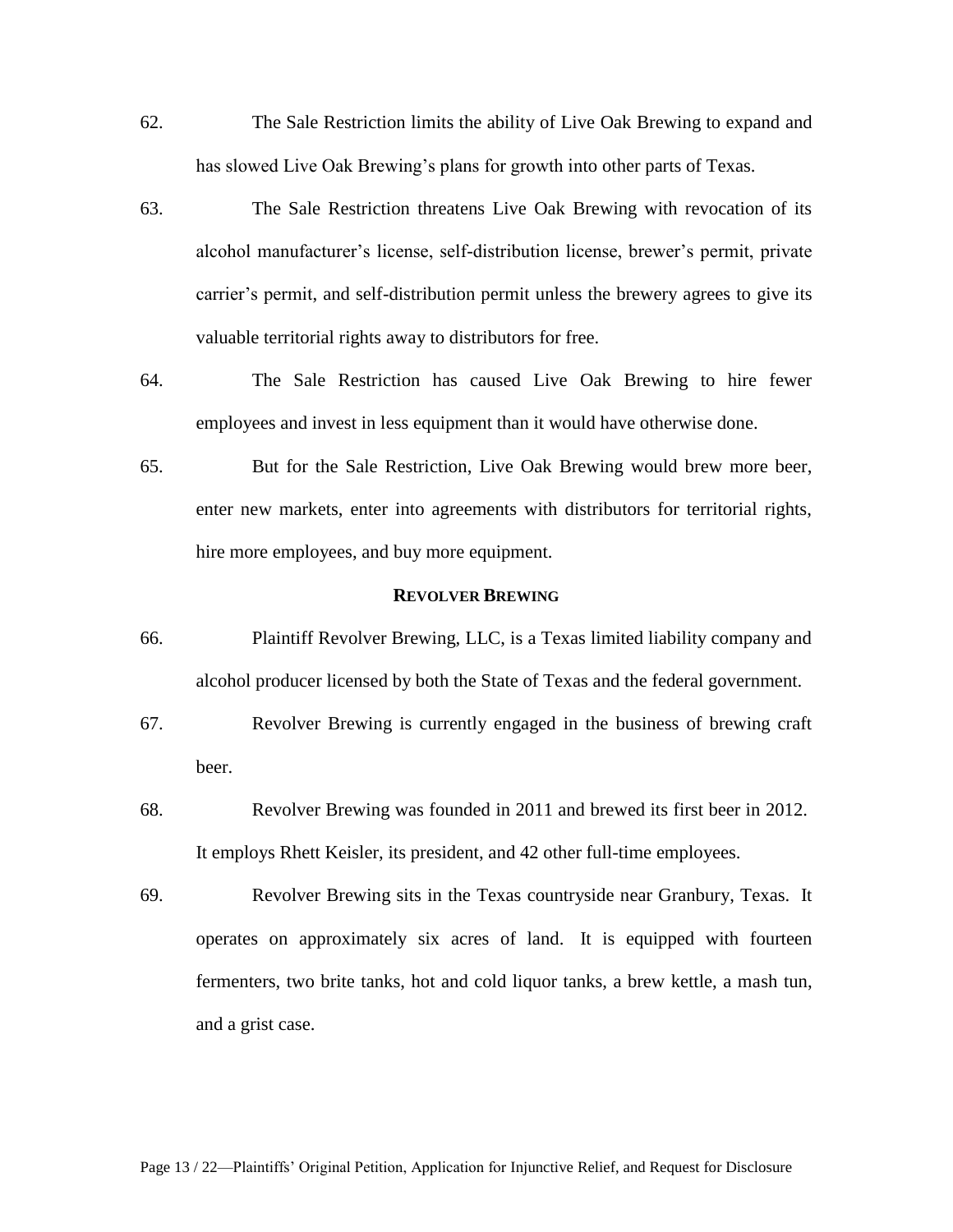- 70. Revolver Brewing regularly sells three beers: Blood & Honey Ale, Revolver Bock, and High Brass Ale. They are all ales. Since its inception, Revolver Brewing has also brewed and sold six seasonal or limited-edition beers. Revolver sells its beer in both kegs and bottles. Its beer is not sold in cans.
- 71. Because Revolver Brewing currently produces fewer than 125,000 barrels per year, it possesses a brewer's self-distribution permit, which it uses to supply beer to restaurants, bars, and grocery, liquor and convenience stores in the Dallas-Fort Worth and Austin areas. Revolver Brewing does this with a small fleet of six box trucks and two one-ton vans, all of which are driven by Revolver's employees. It does not distribute beer outside of the Dallas-Fort Worth and Austin areas.
- 72. The Sale Restriction requires Revolver to give away its territorial rights to distributors, for free, as a condition of maintaining its alcohol manufacturer's license, brewer's self-distribution permit, brewer's permit, and private carrier's permit. If Revolver accepts compensation for the sale of its territorial rights to distribute beer in other parts of Texas, Defendants will revoke or not renew the above-listed permits.
- 73. But for the Sale Restriction, Revolver would immediately undertake efforts to have its beer distributed in Houston and San Antonio.
- 74. The Sale Restriction deprives Revolver Brewing of its right to negotiate for the sale of its territorial rights, and frustrates its expansion into other parts of Texas by denying it revenue to hire more staff and buy more equipment to increase its brewing capacity.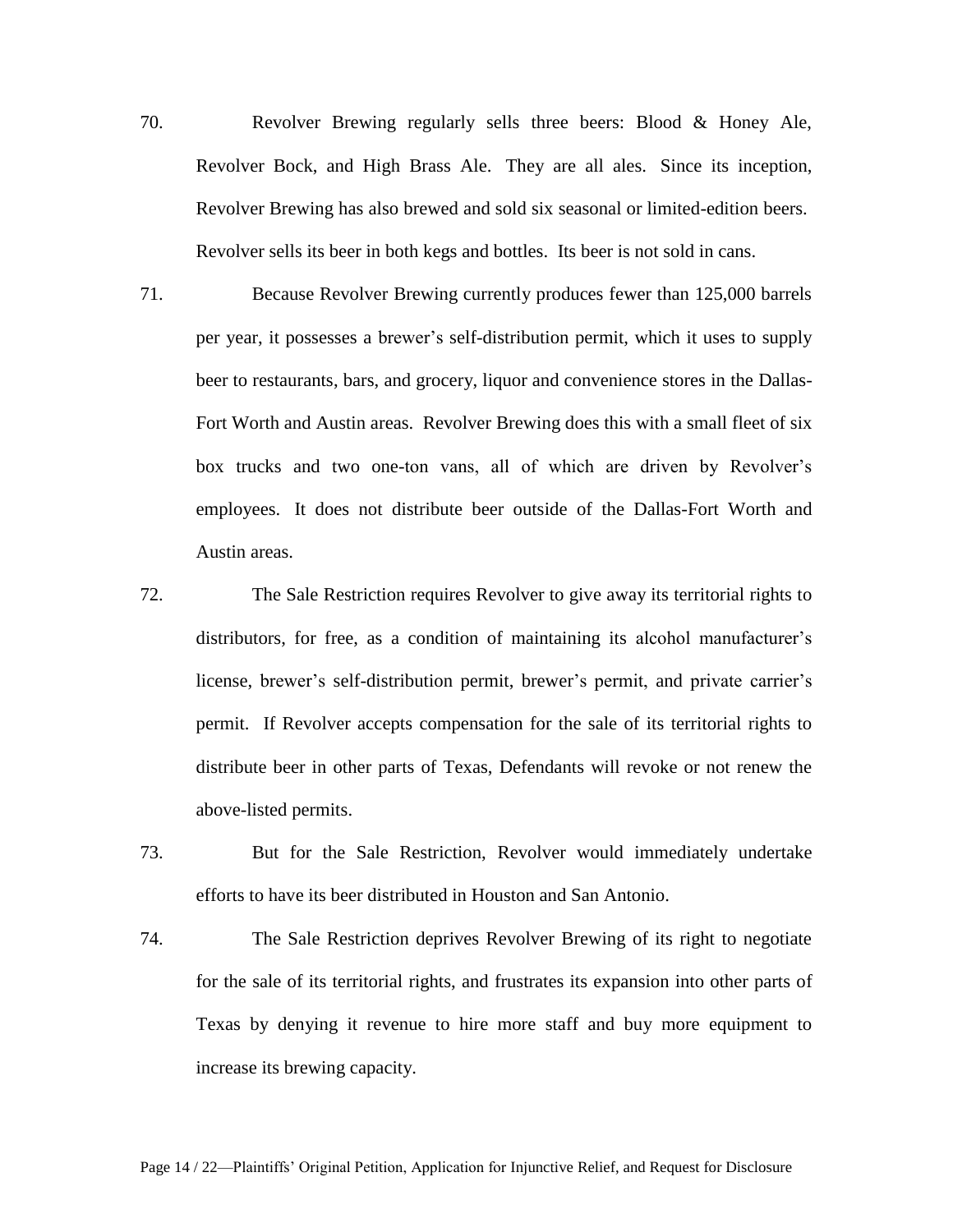- 75. The Sale Restriction limits the ability of Revolver Brewing to expand and has slowed Revolver Brewing's plans for growth into other parts of Texas.
- 76. The Sale Restriction threatens Revolver Brewing with revocation of its brewer's self-distribution permit, brewer's permit, and private carrier's permit, if the brewery attempts to negotiate for the sale of its territorial rights on the open market.
- 77. The Sale Restriction has caused Revolver Brewing to hire fewer employees and invest in less equipment than it would have otherwise done.
- 78. But for the Sale Restriction, Revolver Brewing would brew more beer, enter new markets, enter into agreements with distributors for territorial rights, hire more employees, and buy more equipment.

### **PETICOLAS BREWING COMPANY**

- 79. Plaintiff Peticolas Brewing Company, LLC, is a Texas limited liability company and alcohol producer licensed by both the State of Texas and the federal government.
- 80. Peticolas Brewing is currently engaged in the business of brewing craft beer.
- 81. Peticolas Brewing was founded in 2010 and brewed its first beer in 2011. It employs Michael Peticolas, its sole owner and head brewer, and six other employees.
- 82. Peticolas Brewing is located in an industrial neighborhood near downtown Dallas, Texas. It operates in a building approximately 8,500 square feet in size.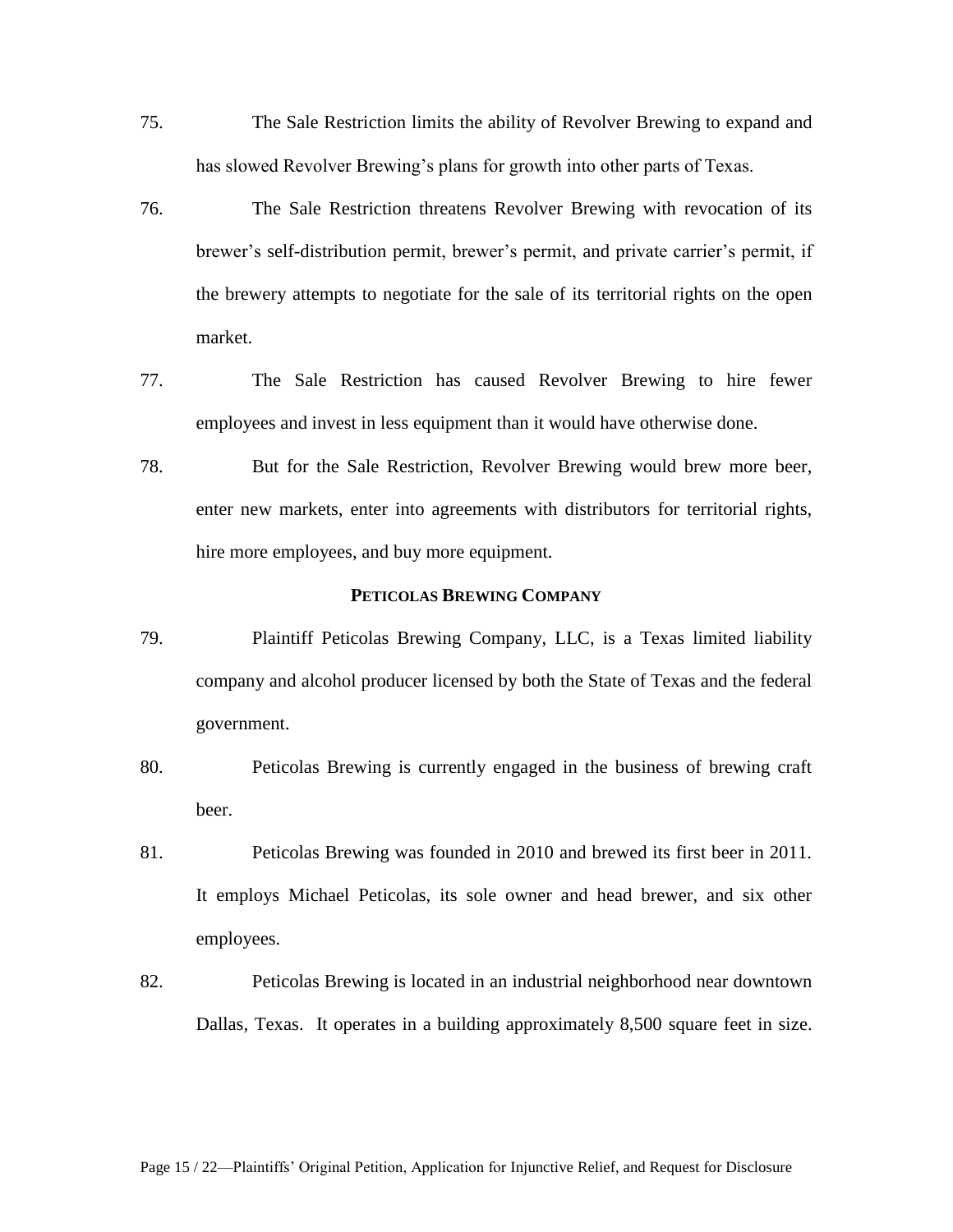It is equipped with eight fermenters, two brite tanks, hot and cold liquor tanks, a brew kettle, a mash tun, and a grist case.

- 83. Peticolas Brewing regularly sells three beers: Velvet Hammer, Royal Scandal, and Golden Opportunity. They are all ales. Since its inception, Peticolas Brewing has also brewed and sold ten seasonal or limited-edition beers. All of the beer that Peticolas Brewing currently sells is sold in kegs. Its beer is not sold in cans or bottles.
- 84. Because Peticolas Brewing currently produces fewer than 125,000 barrels per year, it possesses a self-distribution license and self-distribution permit, which it uses to supply beer to restaurants and bars in the Dallas-Fort Worth area. Peticolas Brewing does this with a small fleet that includes one box truck, one van, one pickup, and one SUV, all of which are driven by Michael Peticolas or his employees. It does not distribute beer outside of the Dallas-Fort Worth area.
- 85. Peticolas Brewing was involved in negotiations with distributors over territorial rights prior to the Sale Restriction being passed. After the Sale Restriction's passage, distributors immediately broke off negotiations for the sale of Peticolas Brewing's territorial rights.
- 86. Michael Peticolas is unwilling to give away his territorial rights to distributors for free, as required under the Sale Restriction. As a result, he has not entered into any contracts with distributors and will continue to self-distribute until his brewery reaches sufficient size that self-distribution is no longer legally possible.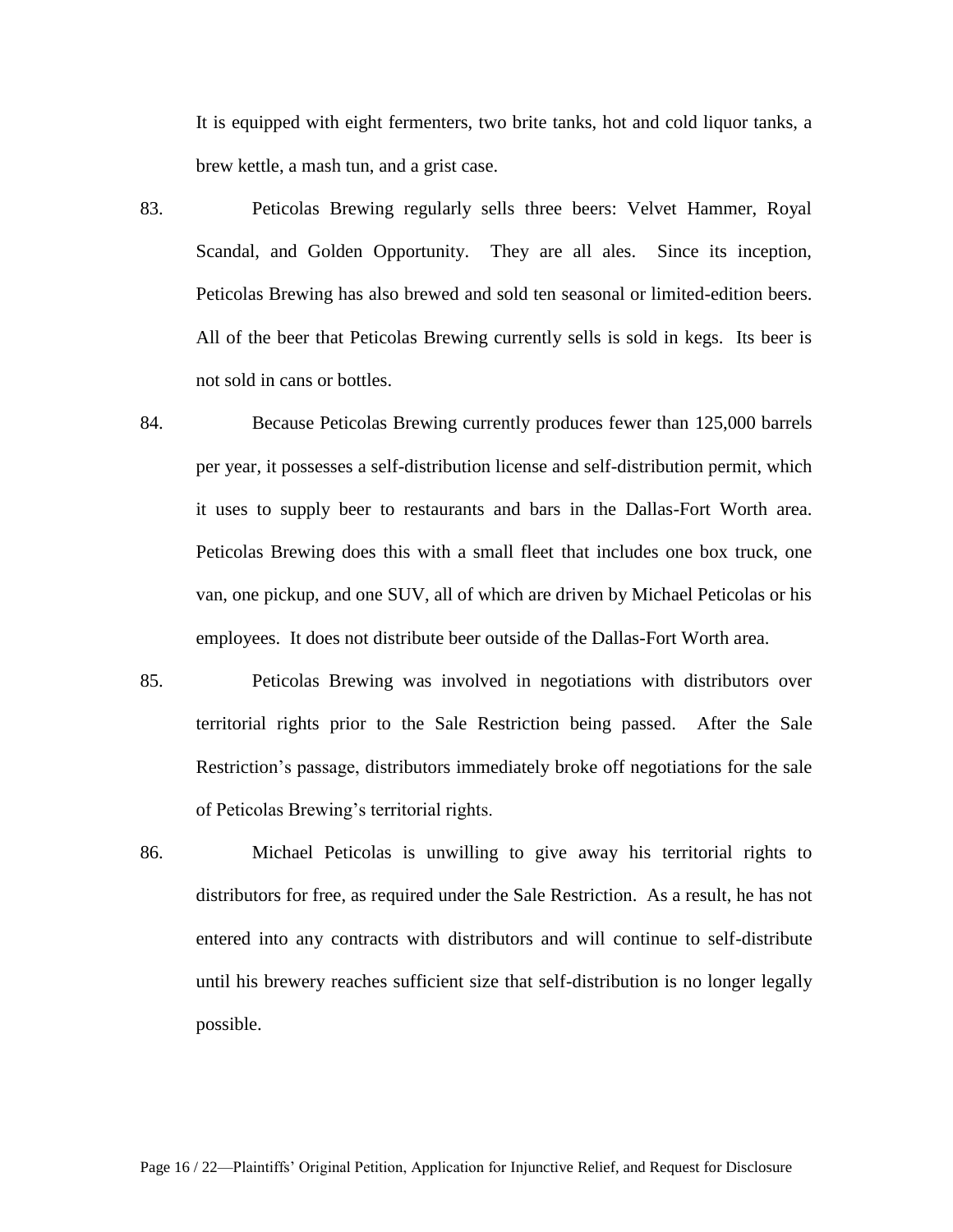- 87. The Sale Restriction requires Peticolas Brewing to give away its territorial rights to distributors, for free, as a condition of maintaining its alcohol manufacturer's license, self-distribution license, brewer's permit, private carrier's permit, and self-distribution permit. If Peticolas Brewing accepts compensation for the sale of its territorial rights to distribute beer in other parts of Texas, Defendants will revoke or not renew the above-listed licenses and permits.
- 88. But for the Sale Restriction, Revolver would immediately undertake efforts to have its beer distributed in numerous cities and counties in Texas that are not currently supplied with its beer.
- 89. The Sale Restriction deprives Peticolas Brewing of its right to negotiate for the sale of its territorial rights, and frustrates its expansion into other parts of Texas by denying it revenue to hire more staff and buy more equipment to increase its brewing capacity.
- 90. The Sale Restriction limits the ability of Peticolas Brewing to expand and has slowed Peticolas Brewing's plans for growth into other parts of Texas.
- 91. The Sale Restriction threatens Peticolas Brewing with revocation of its alcohol manufacturer's license, self-distribution license, brewer's permit, private carrier's permit, and self-distribution permit if the brewery attempts to negotiate for the sale of its distribution rights on the open market.
- 92. The Sale Restriction has caused Peticolas Brewing to hire fewer employees and invest in less equipment than it would have otherwise done.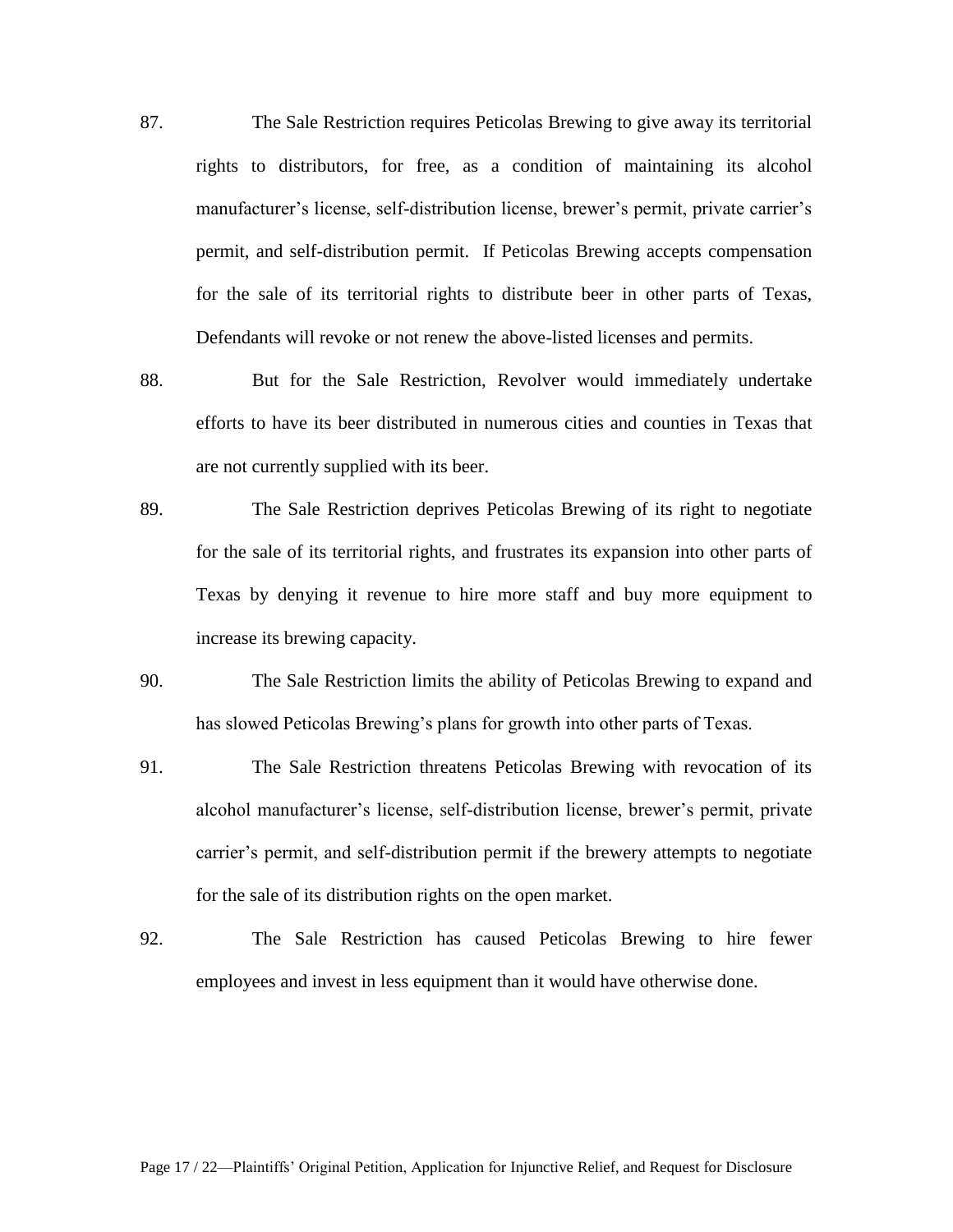93. But for the Sale Restriction, Peticolas Brewing would brew more beer,

enter new markets, enter into agreements with distributors for territorial rights,

hire more employees, and buy more equipment.

## **VII. CAUSES OF ACTION**

## **FIRST CAUSE OF ACTION**

## **(TEX. CONST. ART. I, § 17 – TAKING, DAMAGING, OR DESTROYING PROPERTY FOR PUBLIC USE)**

94. Plaintiffs hereby incorporate the allegations set forth above, all of which

are fully re-alleged here.

95. Article I, Section 17(a) of the Texas Constitution provides that:

No person's property shall be taken, damaged, or destroyed for or applied to public use without adequate compensation being made, unless by the consent of such person, and only if the taking, damage, or destruction is for:

(1) the ownership, use, and enjoyment of the property, notwithstanding an incidental use, by: (A) the State, a political subdivision of the State, or the public at large; or (B) an entity granted the power of eminent domain under law; or

(2) the elimination of urban blight on a particular parcel of property.

96. Among the rights secured by the Takings Clause of the Texas Constitution

is the right to be secure in one's property.

- 97. The Sale Restriction violates the Takings Clause of the Texas Constitution insofar as it unconstitutionally conditions Plaintiffs' ability to maintain essential business licenses and permits on Plaintiffs' giving away, for free, their valuable territorial rights.
- 98. The Sale Restriction denies Plaintiffs the right to alienate a valuable piece of property—their territorial rights—for compensation.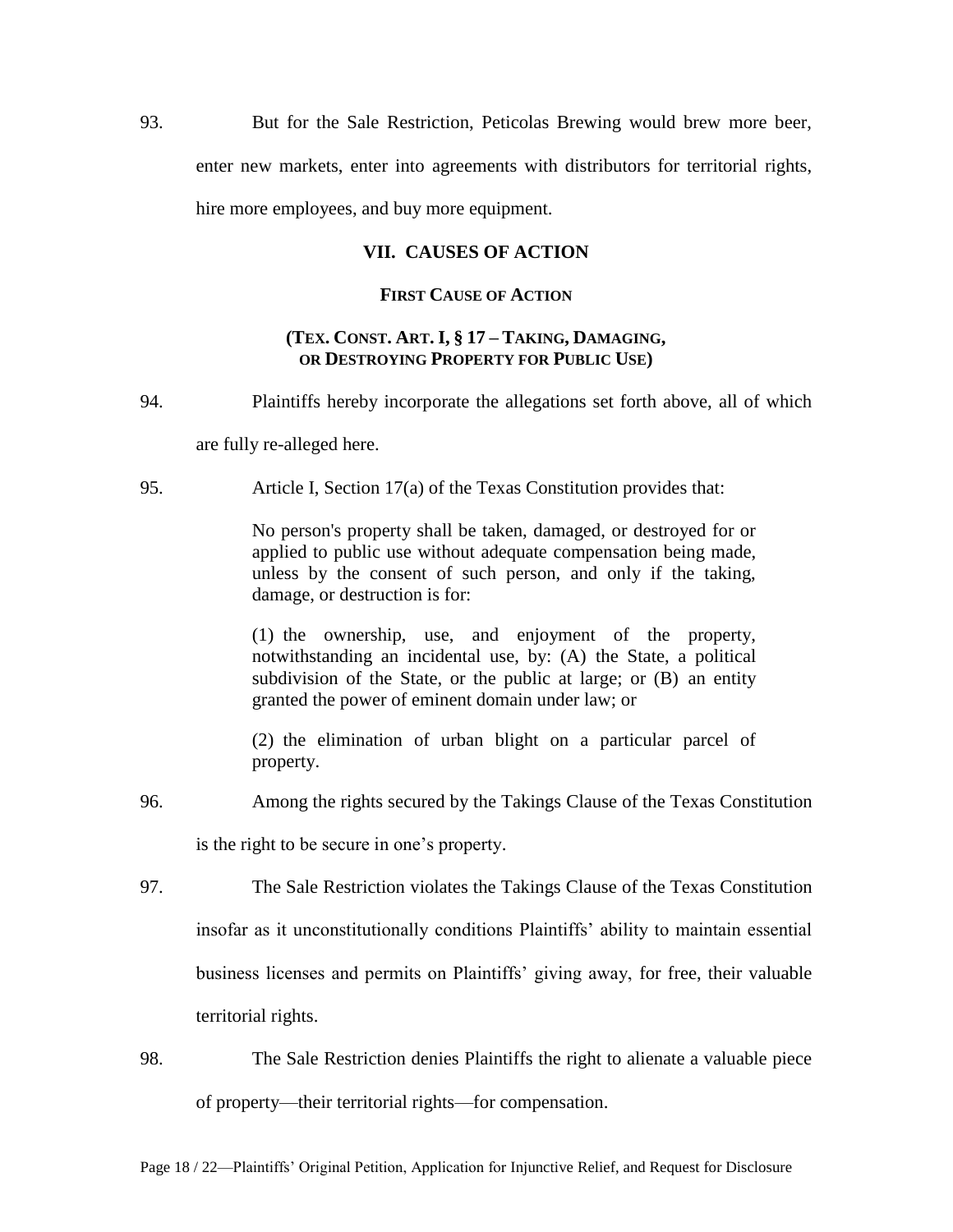- 99. Defendants presently and unconstitutionally require Plaintiffs to give away their territorial rights to distributors, for free, as a condition of maintaining Plaintiffs' alcohol manufacturer's licenses, self-distribution licenses, brewer's permits, private carrier's permits, and self-distribution permits. This condition bears neither an essential nexus nor rough proportionality to any public harm alleged to arise from Plaintiffs' businesses.
- 100. Pursuant to the Uniform Declaratory Judgments Act, *see* Tex. Civ. Prac. & Rem. Code § 37.001, *et seq*., Plaintiffs respectfully request the Court enter a judgment declaring that Texas Alcoholic Beverage Code §102.75(a)(7) violates the Takings Clause of the Texas Constitution insofar as it prevents brewers from charging distributors for territorial rights to distribute their beer.

### **SECOND CAUSE OF ACTION**

## **(TEX. CONST. ART. I, § 19 – DEPRIVATION OF LIBERTY; DUE COURSE OF THE LAW OF THE LAND)**

101. Plaintiffs hereby incorporate the allegations set forth above, all of which are fully re-alleged here.

102. Article I, Section 19 of the Texas Constitution provides that:

No citizen of this State shall be deprived of life, liberty, property, privileges or immunities, or in any manner disenfranchised, except by the due course of the law of the land. 103. Among the rights secured by the due course of the law of the land guarantee of the Texas Constitution, commonly known as the constitution's "due process" guarantee, is the right to earn an honest living in the occupation of one's choice free from unreasonable governmental interference.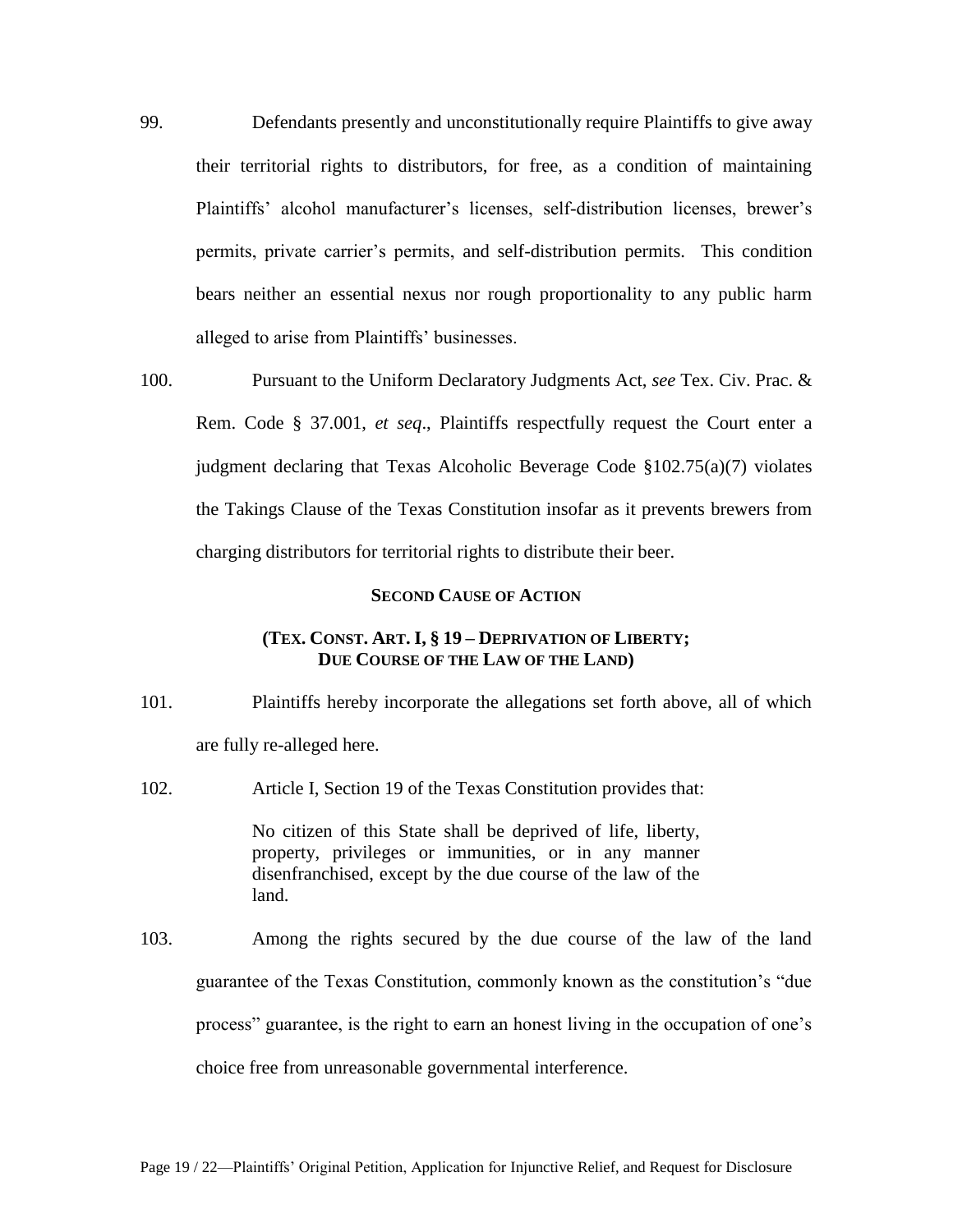- 104. Defendants have violated the due process guarantee of the Texas Constitution by enforcing the Sale Restriction, which prohibits Plaintiffs from negotiating for the sale of their territorial rights.
- 105. Defendants have no substantial, legitimate, or rational reason for prohibiting the sale of territorial rights by beer producers.
- 106. The state's police power does not extend to regulating the terms of contract between two private businesses for no other reason than to transfer wealth from one business to another.
- 107. Defendants are presently and unconstitutionally requiring Plaintiffs to give away their territorial rights to distributors as a condition of transferring those rights. Giving these rights away for free is a condition of maintaining Plaintiffs' alcohol manufacturer's licenses, self-distribution licenses, brewer's permits, private carrier's permits, and self-distribution permits.
- 108. Pursuant to the Uniform Declaratory Judgments Act, *see* Tex. Civ. Prac. & Rem. Code § 37.001, *et seq*., Plaintiffs respectfully request the Court enter a judgment declaring that Texas Alcoholic Beverage Code §102.75(a)(7) violates the Takings Clause of the Texas Constitution insofar as it prevents brewers from charging distributors for territorial rights to distribute their beer.

## **XIII. APPLICATION FOR PERMANENT INJUNCTION**

109. Plaintiffs hereby incorporate the allegations set forth above, all of which are fully re-alleged here.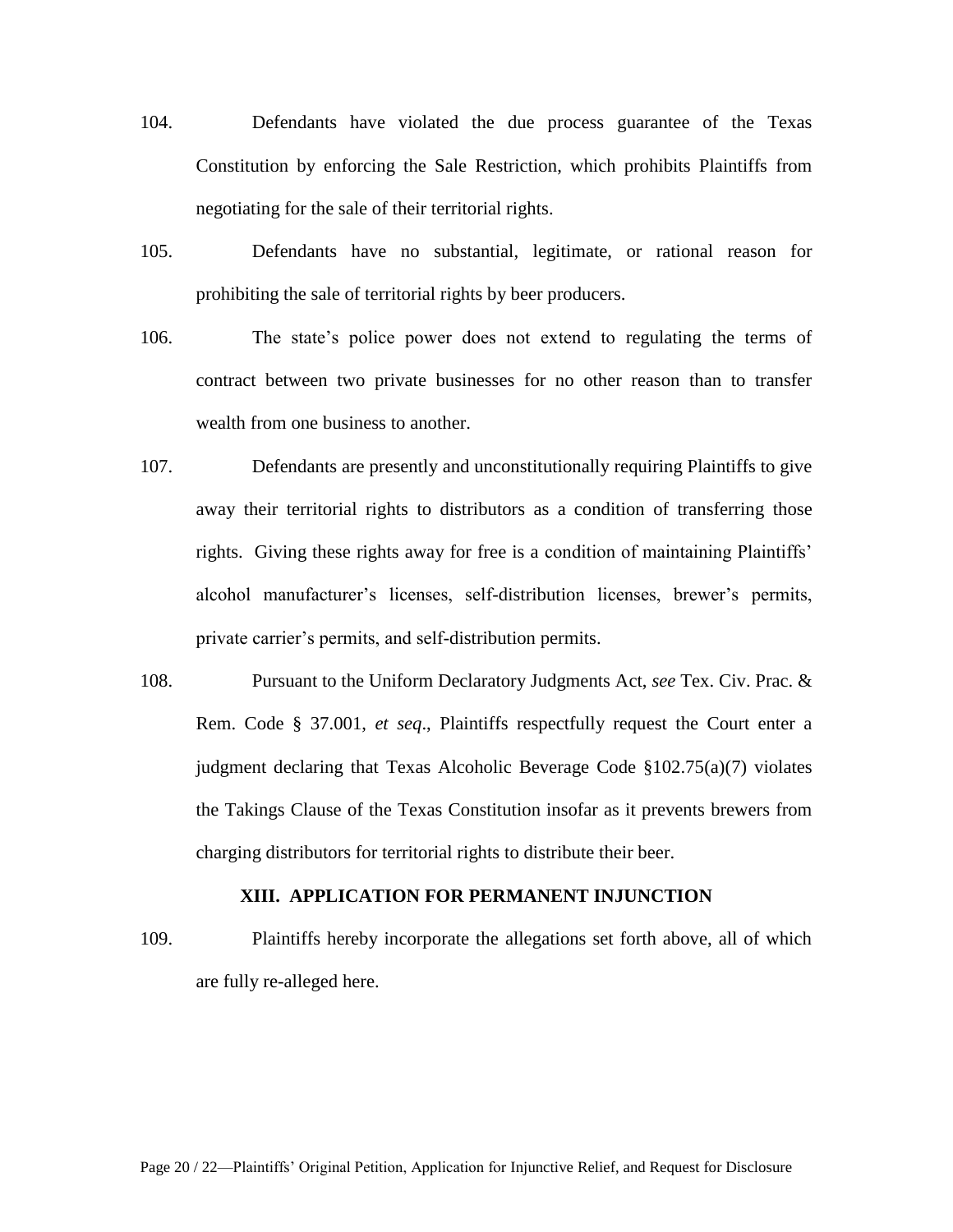110. Plaintiffs respectfully ask the Court to set their application for permanent injunction for a hearing and, following the hearing, to issue a permanent injunction against Defendants.

## **IX. ATTORNEYS' FEES**

111. Plaintiffs hereby request all costs and reasonable attorneys' fees, as permitted by Section 37.009 of the Texas Civil Practices and Remedies Code.

## **X. REQUEST FOR DISCLOSURE**

112. Plaintiffs request that Defendants disclose to Plaintiffs, within 50 days of the service of this request, the information and materials described in Rule  $194.2(a)$ , (b), (c), (e), (i), and (l) of the Texas Rules of Civil Procedure.

## **XI. PRAYER AND RELIEF REQUESTED**

WHEREFORE, Plaintiffs pray for judgment as follows:

- A. For a permanent injunction barring Defendants from enforcing Texas Alcoholic Beverage Code §102.75(a)(7) against Plaintiffs;
- B. For a declaratory judgment that Defendants violate the Takings Clause of the Texas Constitution by requiring Plaintiffs to give away their territorial rights to distributors, rather than negotiate for them on the open market, as a condition of holding the licenses and permits necessary to produce beer and ale in Texas.
- C. For a declaratory judgment that Defendants violate the due process guarantee of the Texas Constitution by unreasonably interfering with Plaintiffs' right to operate their businesses and contract freely on the open market;
- D. For an award of one dollar in nominal damages;
- E. For an award of attorneys' fees and court costs; and
- F. For all other legal and equitable relief to which Plaintiffs may be entitled.